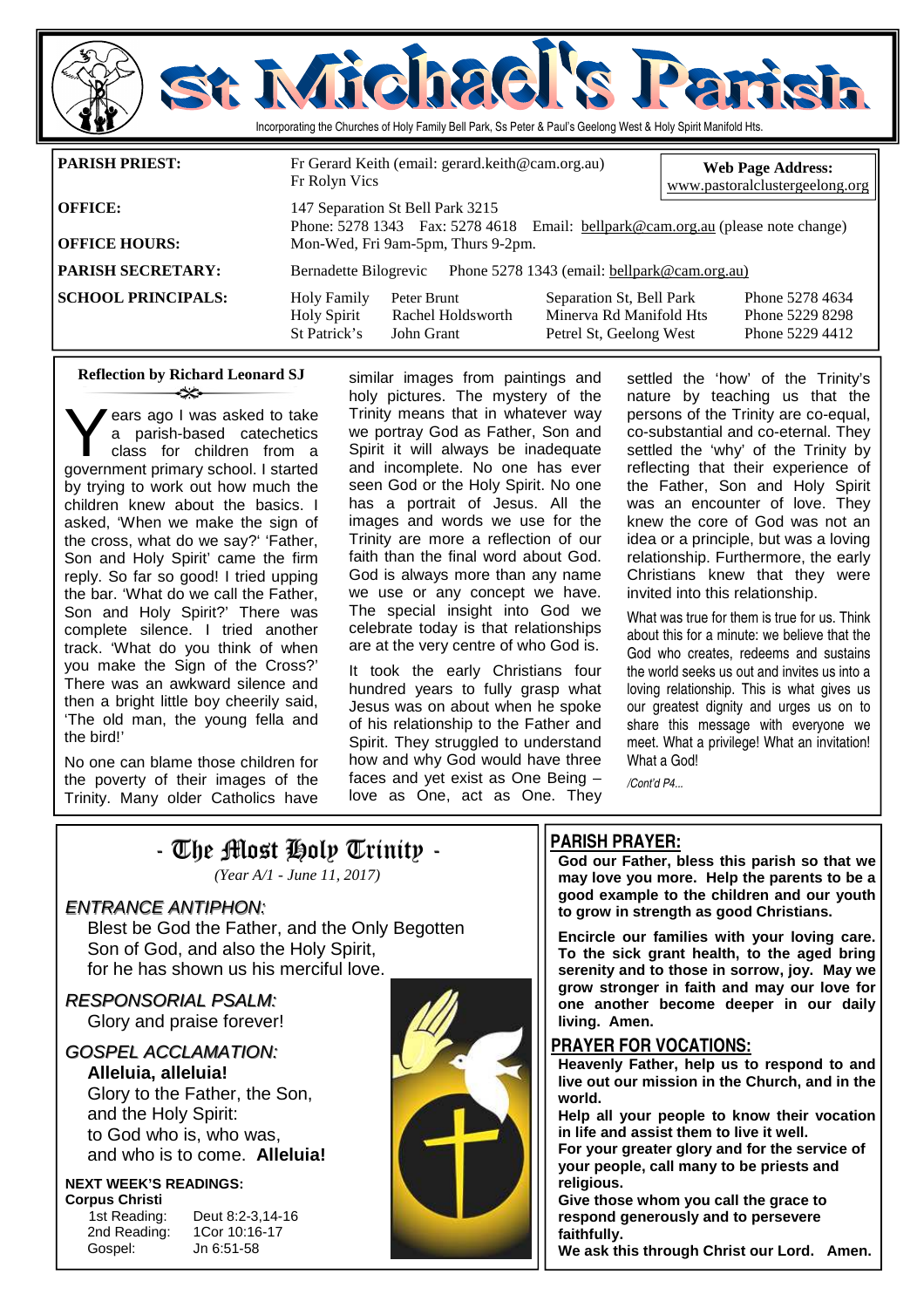# The St Michael's Parish at Prayer

## WEEKEND MASSES:

Holy Family, Bell Park: Holy Spirit, Manifold Hts: Ss Peter & Paul's, Geelong West: English… 8am and 9.30am Sunday 6.00pm Saturday 5.00pm Saturday Croatian… 11am Sunday 11am 1st, 3rd & 5th Sundays 11am 2nd & 4th Sundays Slovenian.. 12.15pm every 2nd Sunday of the month

WEEKDAY MASSES: **Holy Family:** 9.15am Tues, 9.15am Thurs **Holy Spirit:** 9.00am Wed, 11am Fri and 9am 1st Sat. **Reconciliation after Saturday Mass Grace McKellar Centre:** 10.15am - 1st Tuesday **Multicultural Centre:** 1.30pm - 1st Friday; **Vincentian Village:** 3.00pm 1st & 3rd Monday, (2nd & 4th Communion Service) **St John of God Hospital:** 11.30am every Thursday in SJOG Chapel

BAPTISMS: 1st & 3rd Sundays 12noon at Holy Spirit, 2nd & 4th Sundays 12noon at Ss P&P, 3rd Sunday 2pm at Holy Family

#### COMMUNAL PRAYER:

| Mon   | Holy Family Women's Prayer Group   |
|-------|------------------------------------|
| Tues  | <b>Meditation Group</b>            |
| Wed   | Prayer of the Church               |
| Wed   | Holy Family Women's Prayer Group   |
| Thurs | Italian Prayer Group               |
| Fri   | Adoration of the Blessed Sacrament |
| Fri   | Divine Mercy                       |
| Sat   | Rosarv                             |

**After 11am Mass Holy Spirit Church** 

10.00am **Holy Family Community Centre Tues 3.30pm Holy Family Community Centre Before 9am Mass Holy Spirit Church Before 9am Mass Holy Spirit Church** 10.00am **Holy Family Community Centre** 10.00am St Patrick's Chapel **Franch 3.00pm** Holy Spirit Church After 9am Mass **Holy Spirit Church** 

#### **OUR LADY'S STATUE:**

**June 11:** Spitale family, 4 Marathon Ave.

If anyone would like to have Our Lady's Statue or if you could spare an hour a month to help, ph Tina Montalto on 5278 9314.

## AS A COMMUNITY WE PRAY FOR:

**RECENT DEATHS:** Josef Moor and John Watts (Jnr)

**ANNIVERSARIES:** Fr Hugh McDonald, Alina Synoradzki, Pietro, Maria & Pasqua Pino, Joseph & Maria Posadowski, Maria Mileto, Ivan Jovic, Rachel Peso, Brett Coakes, Paula Riehl, Ila & Harry O'Brien, Gaetano Marcucci and one month since death of Sabato Merola and Maria **Marcucci** 

**BAPTISMS: Zoe Barclay, Ivy Freedman and Camilla Panetta** 

**PRAY FOR THE SICK:** Anita Capicchiano, June Smith, Cheryl Lambert, Ana Siketa, Johann Angerbaure, Hilary Thornton, Margaret Howard

# Roster for Next Sunday, June 18, 2017

(3rd Sunday of the Month)

### **HOLY FAMILY 8.00AM 9.30AM**

### **HOLY SPIRIT: 6.00PM 11.00AM**

Commentators M Carson

Commentators **K Saunders** A Scaddan Lectors B Rainbow H Verdnik, T McMahon Welcomers L Allum, P Ruggeri, R Culo E Dalton Projectionist **R** Allum **C Resciniti** 

Lectors **J McKenzie G Brown, M Kroger** Special Ministers G Wright, The Contract Contract C Wright, C Sells Welcomers I Cleary, L Coles, S Norris, T Stefek Projectionist P Eastman (even months) S Eland (odd) D Brown (even months)

#### **Ss PETER & PAUL'S: 5.00PM**

Commentators L Middleton Special Ministers K Maddalena Welcomers T McNair Projectionist D Whelan

Lectors **K Maddalena, A Beachell** 

Special Ministers A Vanjek, P Ruggeri, R Culo C&J Taylor, M Fiorillo, I Raj, T Herath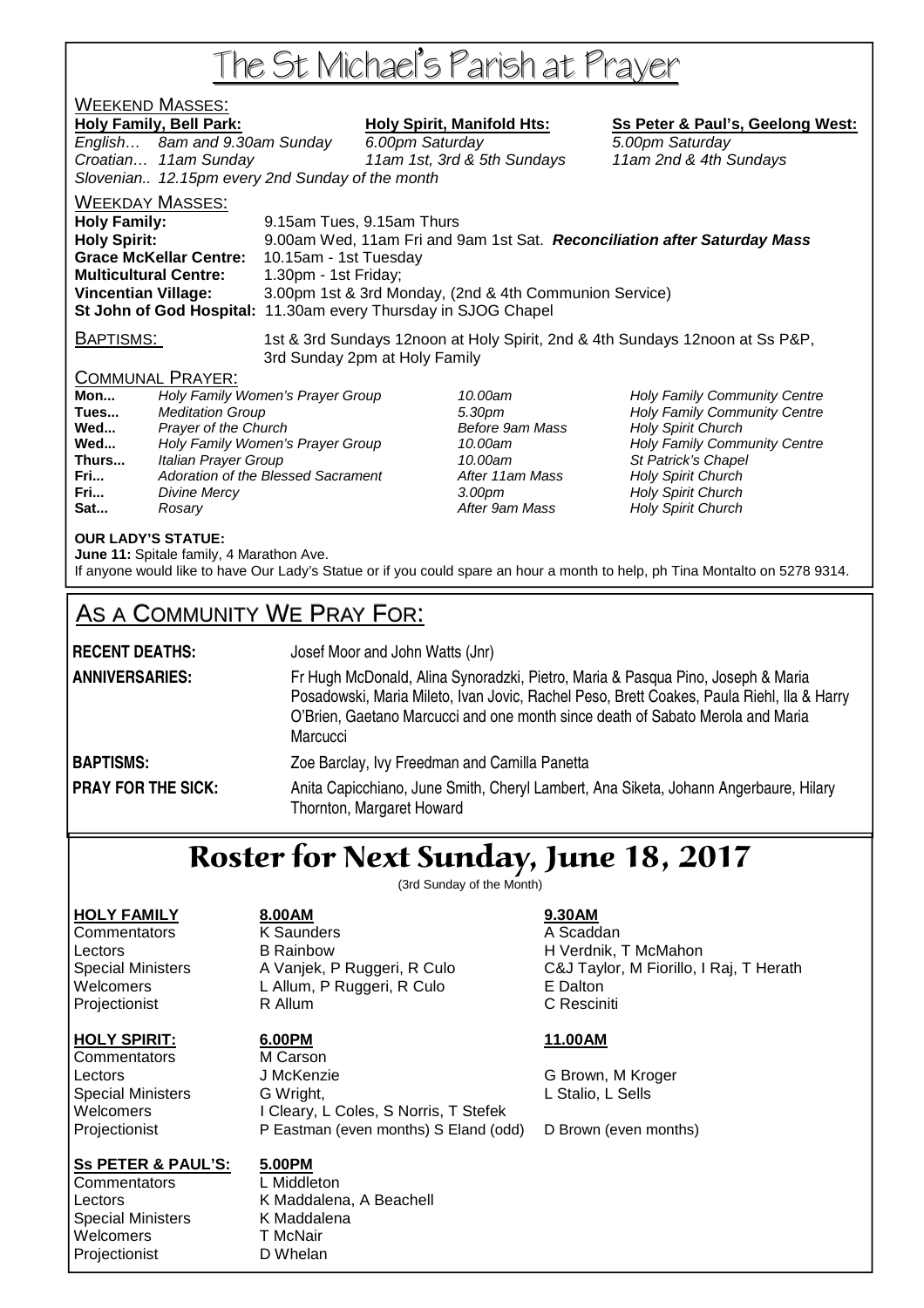## Recurring Activities in St Michael's:

**St Michael's Luncheon…** First Sunday of each month at the Holy Spirit Hall from 12noon. BYO food and drink to share. **Holy Family Luncheon..** Third Sunday of each month at the Community Centre from 12noon. **BYO casserole & drink to share. Holy Family Women's Group…** First Monday evening of each month at the Community Centre 6.30pm (Winter), 7.00pm (D'light savings) **St Vincent de Paul…** Holy Family meet 1st and 3rd Tuesdays at the Community Centre 7.30pm. Holy Spirit meets 1st and 3rd Tuesdays 7.00pm in Holy Spirit Hall **Legion of Mary…** Every Friday 9.30am in the Holy Family Community Centre **Baptism Preps 4th Mondays 7.30pm in the Community Centre Holy Family Choir Practice…** Every Wednesday night at Holy Family Church 7pm **Manifold CWL... Holy Spirit Hall, 1st Wednesdays in the month Italian Mass…** First Thursday of the month in St Patrick's Chapel 2nd Tues of each month, 6.15pm at Capri Receptions. Dinner/Guest Speaker - ph 0431 959 584

*If you wish to know more about these groups, as well as about our Sacramental Program for children in non-Catholic schools, our Baptism and Wedding procedures, our Partnership with the Columbans in the Philippines and so on, please visit our webpage: www.pastoralclustergeelong.org*

\_\_\_\_\_\_\_\_\_\_\_\_\_\_\_\_\_\_\_\_\_\_\_\_\_\_\_\_\_\_\_\_\_\_\_\_\_\_\_\_\_\_\_\_\_\_\_\_\_\_\_\_\_\_\_\_\_\_\_\_\_\_\_\_\_\_\_\_\_\_\_\_\_\_\_\_\_\_\_\_\_\_\_\_\_\_\_\_\_\_\_\_\_\_\_\_\_\_\_\_\_\_\_\_\_\_\_\_\_\_\_\_\_\_\_\_\_\_\_\_\_\_\_\_\_\_\_\_\_\_\_\_\_\_\_\_\_\_\_\_\_\_\_\_\_\_\_\_\_\_\_\_\_\_\_\_\_\_\_\_\_\_\_\_\_\_\_\_\_\_\_\_\_\_\_\_\_\_\_\_\_\_\_\_\_\_\_\_\_\_\_\_\_\_\_\_\_

# Liturgy in the Cluster:



FIRST ANNIVERSARY OF FR MICK'S DEATH You are invited to attend this special celebration Ss Peter & Paul's Church, 11am on Sunday 25th June. Included in this Mass will be the Anointing of the Sick.



| <b>June 13</b> | Class Mass - Holy Family Church 9.15am for Gr 3/4     |
|----------------|-------------------------------------------------------|
| June 23        | <b>Class Mass - Holy Spirit Church 11am, Gr 3/4</b>   |
| June 27        | <b>Class Mass - Holy Family Church 9.15am, Gr 5/6</b> |

#### **10TH ANNIVERSARY OF THE LAST MASS CELEBRATED AT ST ANTHONY'S CHURCH/SCHOOL, HAMLYN HTS**

**Sunday 18th June 2017** - An invitation is extended to all former students, parents, staff and parishioners of St Anthony's to this reunion. Following on from the normal 11am Mass in Holy Spirit, where the Anniversary will be commemorated, you are invited into the Hall for a BYO lunch, hot or cold food to share, tea/coffee provided. BYO refreshments and plenty of memories. Bring along any school photos etc. Hall will be open from 10am to drop food if you wish. Further information please contact Marianne Collins (Sheahan) on 0429 014 971 or Jeanette Sheahan on 5278 2063.

### **OFFICE NEWS:**

- **Office Closure** Monday June 12th due to public holiday
- Parish Leadership Meeting Tuesday June 13th, 7pm at the Parish Office
- Parish Finance Meeting Tuesday 20th June, 7pm at the Parish Office

CONCERT FOR A CAUSE -



A group of international "Singing Priests" from the Diocese of Malaybalay in Southern Philippines, will be doing a *Concert for* a Cause in Holy Family Church on June 25 (Sunday) at 3pm.

They are raising funds for the construction of the House for Elderly Clergy in their Diocese and also for their program on the Protection of the Environment. Let's support them!

General admission is \$35.

For tickets please contact the Parish Office on 5278 1343 or Fr Rolyn Vics on 0423 944 796